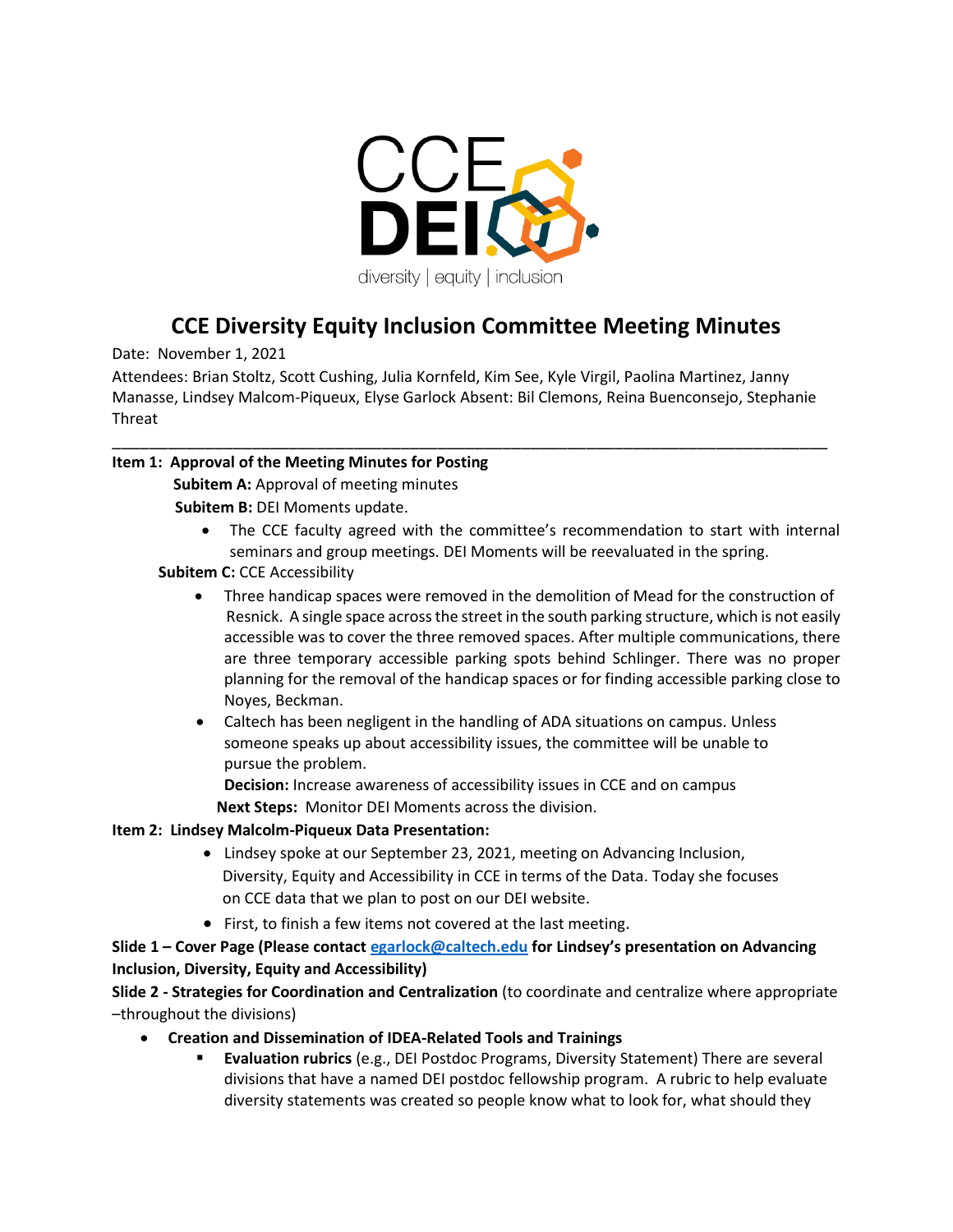contain. To assist, a writing program has been created at CCID in cooperation with the Hickman Writing Center on crafting a diversity statement.

- **Equity-Focused Program Assessment** When you are putting in place several programs or activities with respect to DEI, my office can assist with consultation and offers analytic support on how you do program assessment in ways that are equity focused. Creating equity and closing equity gaps that may exist in recruitment and retention.
- **Equity-Minded Faculty Hiring Practices** Several search committees have undergone training in mitigating the effect of implicit bias in faculty search processes. In fact, there are a broader range of things that could be done in terms of making sure that all the hiring practices, the evaluation rubrics, as well as the position descriptions are crafted to mitigate bias.
- **EXEDED Inclusive Caltech Communication Guide-a communication guide on the how to ensure** we are using inclusive language, using similar terminology across the campus, and that it reflects our most up to date understanding in terms of diversity, equity, and inclusion.
- **Increased Communication, Collaboration, and Consultation-** Many of you already know that the groups listed below are embedding DEI in their everyday work.
	- **President's Diversity Council**
	- **Faculty Board**
	- **Deans and Directors**
	- **Division and Option-Level DEI Committees and Coordinators**
	- **CCID**
- **IDEA Council: Community of Practice** 
	- **EXED** Sharing, scaling, and translating effective approaches. On grant proposals, we received one requiring resources and community of practices not only from faculty, staff, administrators and postdocs, graduate students, undergrads, and alumni to become involved in advancing IDEA at Caltech in ways that are evidence based and scaling what works and scaling what doesn't.
	- **EXEDENT Alignment of Practices and Shared Goals.** Caltech is a flat organization and different from other higher education institutions. Our work will need to be effective but not cause issues related to the success of the decentralized model at Caltech

# ➢ **Questions:**

In terms of communication, as we move forward, should we use IDEA at Caltech in lieu of DEI efforts?

- $\triangleright$  We hope to move toward that language for 2 reasons One is values driven; the other is a Caltech reason. We want to include accessibility at Caltech. Most of the Divisions and options, however, are still using DEI.
- $\triangleright$  At the institute level, we have not paid enough attention to accessibility. There are so many ways to approach this. An accessibility specialist was hired to work with students.
- ➢ In terms of training for Faculty search committees, is CCID working on a training that faculty search participants can undergo? In our division, we are thinking of making the training mandatory for the faculty on search committees. Those on multiple search committees can go through it once. It should be annual and available around August, September, or October. Does this training exist?
- $\triangleright$  It already exists, but usually the division chair or the chair of the search committee reaches out to me or CCID and/or to the members of the Title 9 team to request the training. It is important to have a set time for the training prior to the search.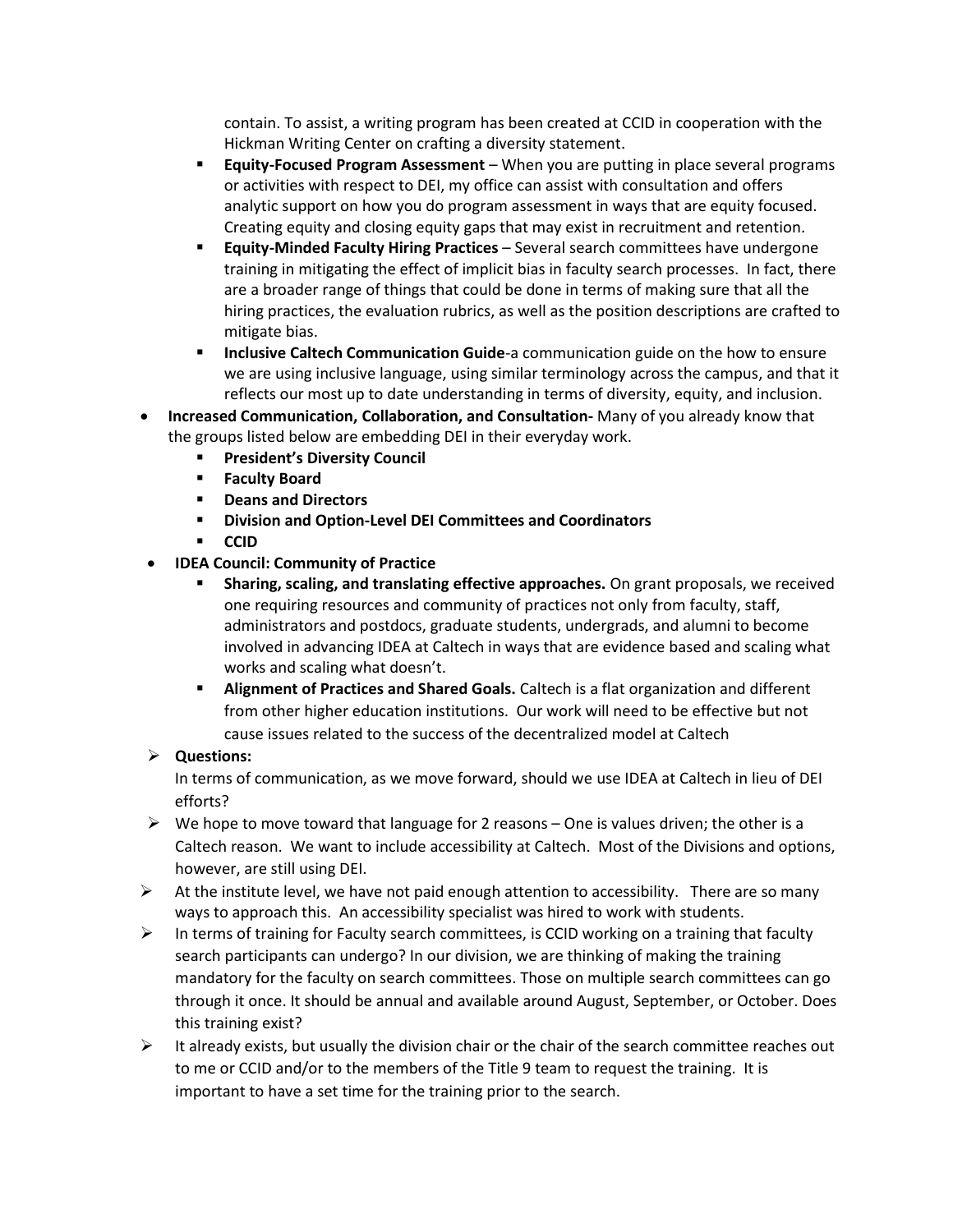- ➢ Where do we stand with the centralization of choosing attendees to the NOBCChE and SACNAS etc. conferences? CCE decided to send our own request. What the Institute's decision is on this?
- $\triangleright$  It is centralized and is a collaboration between the Career Advising and Experiential Learning center (CAEL) with Clare Ralph, the director. Funding is available. Our CCID team works with the various outreach affinity groups informing them of the conferences and how to apply. Several divisions are working with CAEL.
- $\triangleright$  Is there special funding available? Or are the funds what was originally requested. We have very limited funds, so we cannot commit as much as other divisions might commit. Is there any institute funding? We are supportive, once there are CCE students interested in participating in the conferences. However, we need to know what type of funds are required and what we are committing to before we decide.

### **The Data:**

# **Slide 3: Undergraduates Identifying as Female at Caltech and in CCE, 2000-2021**

**CCE –** 2000-41.2%, 2011 – 54.6%, 2021 58.5%

**Caltech –** 2000 32.1%, 2011 39.5%, 2021 44.7%

We have reliable data back to 2009, that is when we shifted to a new student information system, there are paper records for previous years that can be accessed. One thing to note is that this is self-identified sex right now. The CIT data systems are not accounting for expansive identity yet.

**Slide 4: Undergraduates Identifying as Female in Chemical Engineering and Chemistry, 2010-2021** 

**Chem Eng –** 2010 – 55.8%, 2015-40.4%, 2021 – 58.3%

**Chemistry** – 2010 – 52.8%, 2015- 54.4%, 2021- 58.6%

**Caltech**- 2010 – 38.5%, 2015 – 39.1%, 2021 – 44.7%

Broken down by option to look at the past academic years. The most up to date data available is as of this Fall. You see that with ChemEng and Chemistry there is some movement.

**Slide 5: Undergraduates Identifying as Female by Caltech Division, 2010 -2021**

Looking at the other divisions, ignore the HHS dotted line due few students. The other lines give you a clearer sense of students identifying as female. CCE is in the top tier of the divisions. In GPS you see quite a bit of jumping around because it has a smaller group of undergraduates 5 to 12 students.

**Slide 6: Graduate Students Identifying as Female at Caltech and in CCE, 2000 to 2021** 

**CCE –** 2000 – 29.5%, 2010 – 35.9%, 2021 – 36.5%

**Caltech** – 2000 – 24.2%, 2010- 29.1% - 2021- 33.3%

Here are graduate students identifying as female. For now, looking over the same 21-year period a higher proportion in CCE identifying. For the first time we have reached about a third of graduate students.

**Slide 7: Graduate Students Identifying as Female in BMB, Ch, and ChE, 2010 – 2021** 

**BMB -** 2010 - 37.3%, 2015 – 42.2%, 2021- 41.7%

**Chem –** 2010 - 34.8%, 2015 – 39.1%, 2021 – 40.2%

**ChE** – 2010 – 39.6%, 2015 – 27.8%, 2021 – 17.5%

**CIT** - 2010 – 29.1%, 2015 – 27.6%, 2021 – 33.3%

Here you see the options. Here you can see BMB is the burgundy color. BMB and Chemistry are the areas that are pulling up CCE above the institutional average. ChemEng is more than 10% below the institute average for the recent year. I believe ChemEng is your smallest option. In 2010 it was slightly above the institute average.

 $\triangleright$  Is that the entire option for BMB or only those who identify with CCE?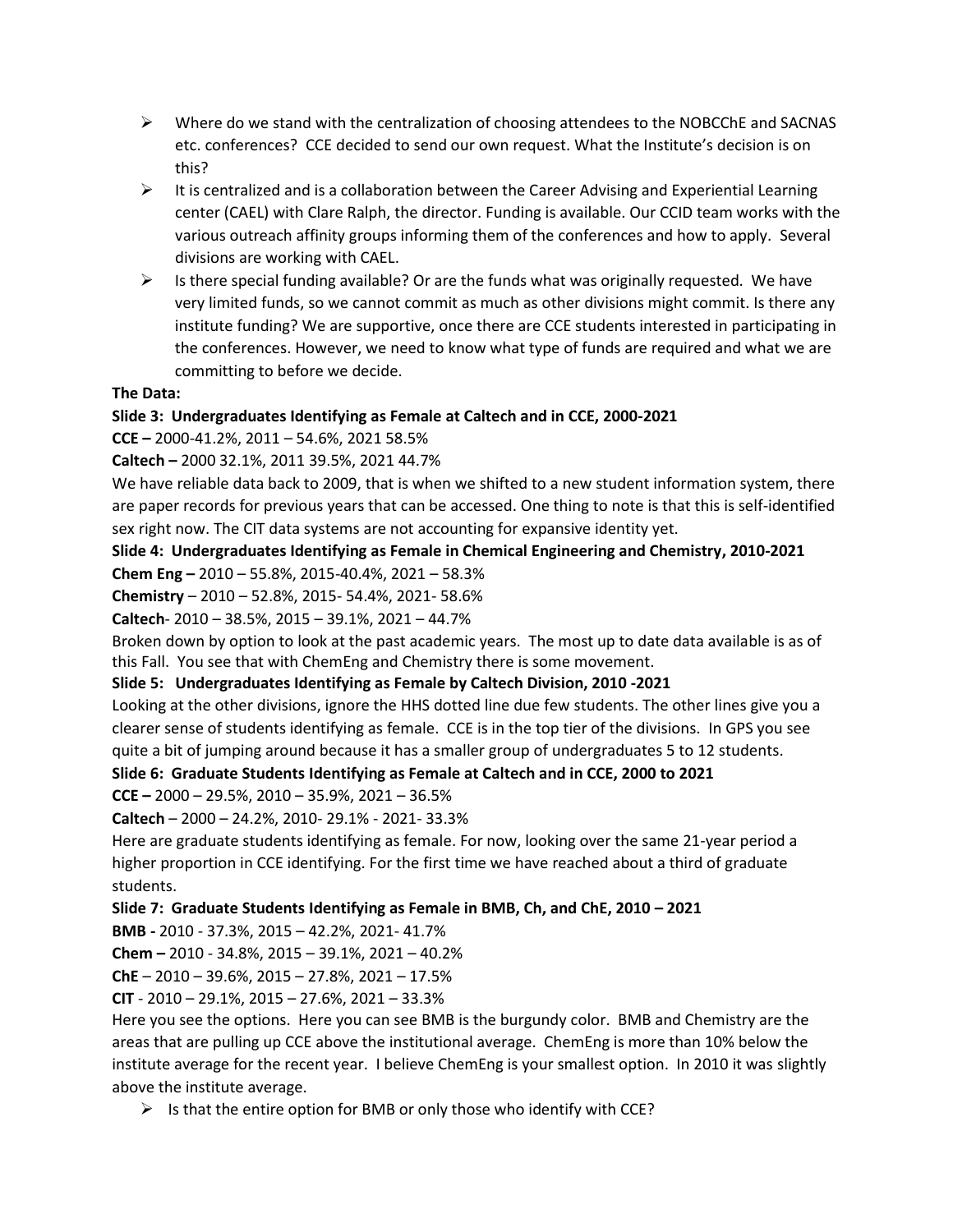- $\triangleright$  That is the entire option, the student information system does not separate out CCE BMB option. BMB is reflected in both CCE & BBE.
- $\triangleright$  If there is an internal way that I can separate it out for you?
- $\triangleright$  If you contact Courtney Oaida, she will know how to separate those persons from the total BMB. If you only look at the students in CCE, unsure which it would be larger. Chemistry is the largest option on campus and the driving force in the Division.

**Slide 8: Portion of Graduate Students Identifying as Female by Caltech Division, 2010 -2021** Here is the Division level and here HSS is bigger at the graduate level. GPS has the largest group. CCE is at the top of the divisions. I am always careful to compare at the national level as well.

**Slide 9: Share of Caltech Undergraduates from Racially Minoritized Groups, 2000-2021**

**CCE:** 2000- 10.6%, 2011 – 9.2%, 2021 – 28.3%

### **Caltech:** 2000 – 7.6%, 2011 – 8.9%, 2021 – 29.8%

Here I aggregated all domestic undergraduate students who identify either fully or in part with underrepresented minority groups that are: African American, Black, Latinx, Hispanic, Indigenous, Native American, Alaskan Native, Pacific Islander, Native Hawaiian. Any multi-racial undergraduate student that identifies with one of those groups is captured on this graph. The reason, it is difficult to separate the groups in the undergraduate level because you have a lot of multi-racial students who are underrepresented minorities. If you identified them, it would exceed the total number because we have many multi-racial students. If you identify each minority, it will increase the data. If you want it split out because it will be more of a rate rather than a share of the data, because we have demographic trends. We only have racial ethnic data for domestic undergraduate students. We do not collect that for international students and that is a big problem. We need to allow international students to selfidentify. We know that for international students – the US context is not the same as it is in other countries. Over the last 20 years there is a bit a flip flop looking at the most recent year, they are incredibly close (i.e., the institute and the division). The undergrads declare an option as sophomore, so the division does not reflect this until later. If trends continue as they have been I believe CCE will be above the institute average.

- $\triangleright$  If this were extended to the entire US population what is the percentage that would essentially identify as coming from a racially minoritized group?
- $\triangleright$  The reason why it is tough is because in the context of the US, I would say that our Asian American populations are racially minoritized. Minoritization is a socio-political process, so it is not a stagnate definition.
- $\triangleright$  It is around 40%. If you look in the context of STEM, Asian Americans are not included in the undergraduate level and that is problematic, because Asian American students are not monolithic, if you look at Southeast Asian, Hmong, Laotian, Vietnamese, and Filipino students, those students experience the same kind of marginalization and similar patterns of outcomes as African American and Latinx students, they should be included. At Caltech, we do not have that level of detail. We are working to get that detailed demographic data. It depends but it is around 40%. If you look at age cohort it is much higher among younger individuals than those who are above 25.
- $\triangleright$  I really appreciate this point being brought up, the US government for grants etc. have these very exclusive definitions of what they think diversity is, I have several Asian students in lab that have talked with me in private about how they feel marginalized and face discrimination on campus.
- ➢ At CCID, we now serve APIDA+ Students. Alison Tominaga was hired to program for our Asian students, specifically in STEM. The institute is working on eliminating the model minority myth.